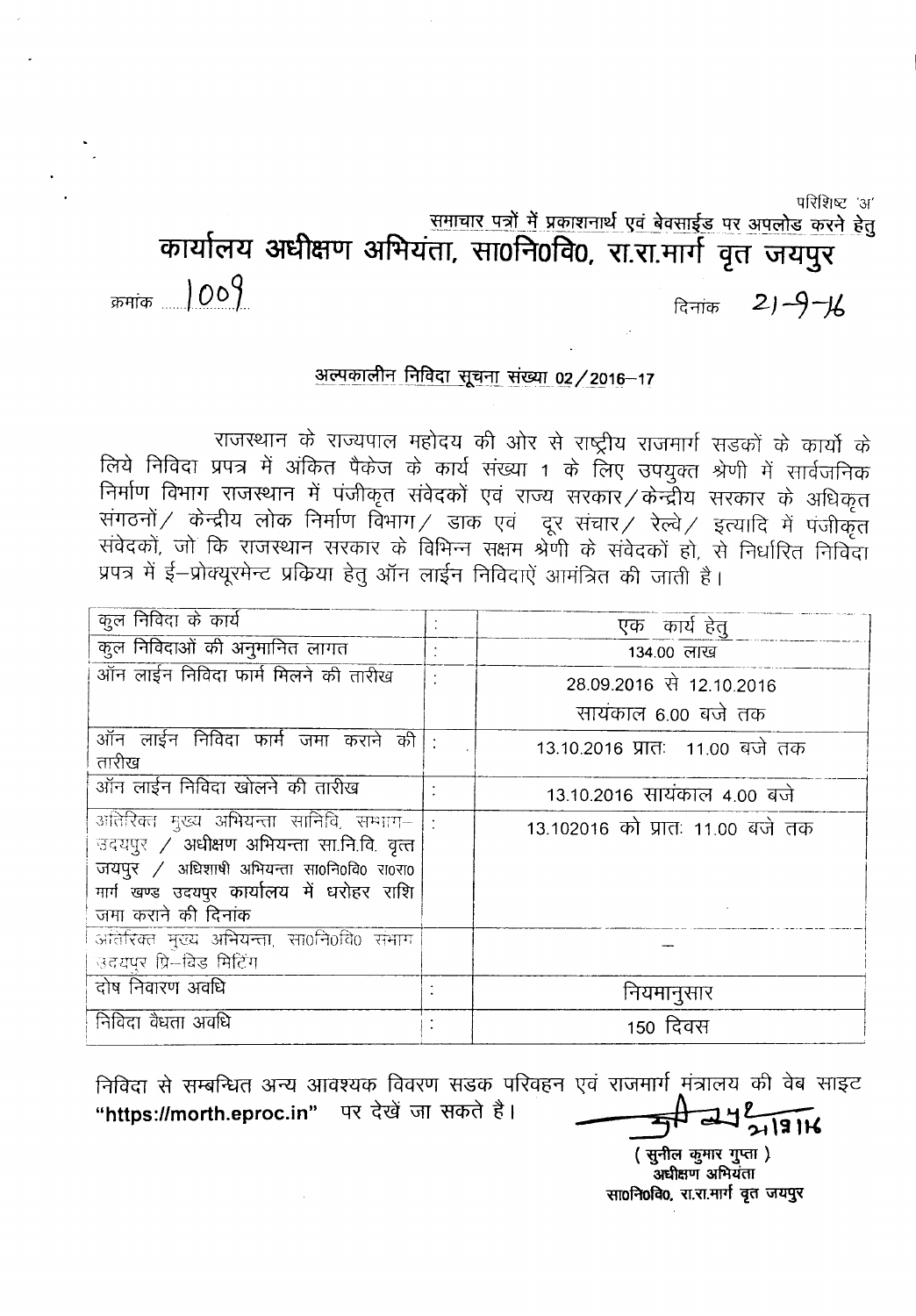<u>अपलोड करने हेतु</u> (परिशिष्ट 'ख')

### राजस्थान सरकार राष्ट्रीय उच्च मार्ग परियोजना राष्ट्रस्तरीय निविदा सूचना

दिनांक 21-9-16

क्रमांक 1009

#### अल्पकालीन निविदा सूचना संख्या – 02/ 2016–17

राजस्थान के राज्यपाल महोदय की ओर से मुख्य अभियन्ता (रा0रा0 मार्ग) सार्वजनिक निर्माण विभाग, राजस्थान, जयपुर द्वारा निम्नलिखित पैकेज कार्य संख्या 1 के लिए डिफैक्ट लाईब्लिटी अवधि जो कि निविदा प्रपत्र में अकित हैं, के लिए राजस्थान सरकार में उपयुक्त श्रेणी में पंजीकृत संवेदकों और समकक्ष संवेदकों जो कि केन्द्रीय लोक निर्माण विभाग, डाक एवं तार विभाग, रेल विभाग एवं अन्य केन्द्र / राज्य सरकार एवं उनके उपकम में पंजीकृत संवेदकों से ई—टेन्डरिंग प्रकिया द्वारा) ऑन लाइन निविदायें आमंत्रित की जाती है :—

| क.<br>, स | कार्य का नाम                                                                                                                                                                                                            | कार्य की<br>अनुमानित<br>लागत<br>लाखों में | ∣*घरोहर<br>राशि<br>लाखों<br>में | निविदा शुल्क                                                     | कार्य पूर्ण<br>करने की<br>अवधि | डिमाण्ड ड्राफ्ट के पक्ष में                                                                                                                                                                                       | निविदा प्राप्ति<br>कार्यालय का ना               |
|-----------|-------------------------------------------------------------------------------------------------------------------------------------------------------------------------------------------------------------------------|-------------------------------------------|---------------------------------|------------------------------------------------------------------|--------------------------------|-------------------------------------------------------------------------------------------------------------------------------------------------------------------------------------------------------------------|-------------------------------------------------|
|           | $\overline{2}$                                                                                                                                                                                                          | 3                                         | 4                               | 5                                                                | 6                              |                                                                                                                                                                                                                   | 8                                               |
|           | राष्ट्रीय<br>प्रस्तावित<br>नये<br>राजमार्ग<br>मन्दसौर–प्रतापगढ–धारिया<br>बाद–सलूम्बर–डूंगरपुर(927<br>ए) पर दो लेन निर्माण<br>कार्य की फिजिलिविटी<br>स्टेडी कर विस्तृत प्रोजक्ट<br>रिपोर्ट तैयार करना लम्बाई<br>160 किमी | 134.00                                    | *<br>2.68                       | रटेशनरी<br>चार्जेज रू.<br>1000+ निविदा<br>शुल्क 1000+<br>15% वेट | 6 माह                          | पे एण्ड अकाउण्ट्स ओफिसर,<br>्एव परिवहन एवं <br>सिडक<br>राजगार्ग मंत्रालय नई दिल्ली<br>पिएबल एट नई दिल्ली राशि<br>रू 2300/- एवं राशि रू.<br>405 / – मैसर्स सी1 इण्डिया<br>थ्रा लि. नई दिल्ली ई-पेगेन्ट<br>द्वारा । | अधीक्षण अभियन<br>सा.नि.वि.रा.रा.मा<br>वृत जयपुर |

\*सा.नि.विभाग में पंजीकृत संवेदकों द्वारा 2 प्रतिशत की बजाय 1/2 प्रतिशत धरोहर राशि जगा करायी जा सकेगी।

 $\left( 3j\right) -$  सामान्य

- 1 राजस्थान सरकार वित्त विभाग (व्यय–ााा) के अनुसारण में रू. 1.50 करोड से 5.00 करोड की लागत के सडक कार्यो के लिये नरेटेशियल एसेसमेन्ट पद्धति अपनाई जावेगी। रू. 5.00 करोड से अधिक लागत के सडक कार्यों के लिए तकनीकी एवं वित्तीय
- बिड पद्धति अपनाई जावेगी जबकि रू. 1.50 करोड से कम लागत के कार्यों के लिये सिर्फ वित्तीय बिड होगी। 2. निविदा देने की शर्ते एवं अन्य विवरण किसी भी कार्य दिवस को कार्यालय समय में सम्बन्धित कार्यालय में देखे जा सकते हैं। 3. किसी निविदा को स्वीकार करने एवं बिना कारण बताये निरस्त करने के समस्त अधिकार सक्षम अधिकारी के पास सुरक्षित
- 
- है। आर.पी.डब्ल्यू.ए.–100 की समस्त शर्ते मान्य होगी।

# (ब) - बिडींग डाकूमेन्ट

1. निविदा प्रपत्र को इन्टरनेट साइट "https://morth.eproc.in" से दिनांक 28.9.2016 को प्रातः 10 बजे से दिनांक 12.10.

2016 को सांय 6.00 बजे तक डाउनलोड (download) कर सकते है।

2. (अ)निविदा प्रपत्र इलेक्ट्रोनिक फॉरमेट में बेव साइट "https://morth.eproc.in" पर निम्नानुसार दिनांक 13.10. ,<br>2016 को प्रातः 11.00 बजे तक जमा कराये जा सकते हैं एवं प्राप्त निविदायें, इलेक्ट्रोनिक फॉरमेट में बेव साइट पर, अधीक्षण अभियन्ता सा0नि0वि0रा0रा0मार्ग वृत् जयपुर में एव अधिशार्षी अभियन्ता सानिवि, रा.रा.मार्ग खण्ड उदयपुर..उ<mark>पस्थित निविदादाताओं या उनके प्रतिनिधियों के समक्ष</mark> दिनांक 13.10.2016  $5 - \sqrt{9}$ को सांय 04.00 बजे खोली जायेगी।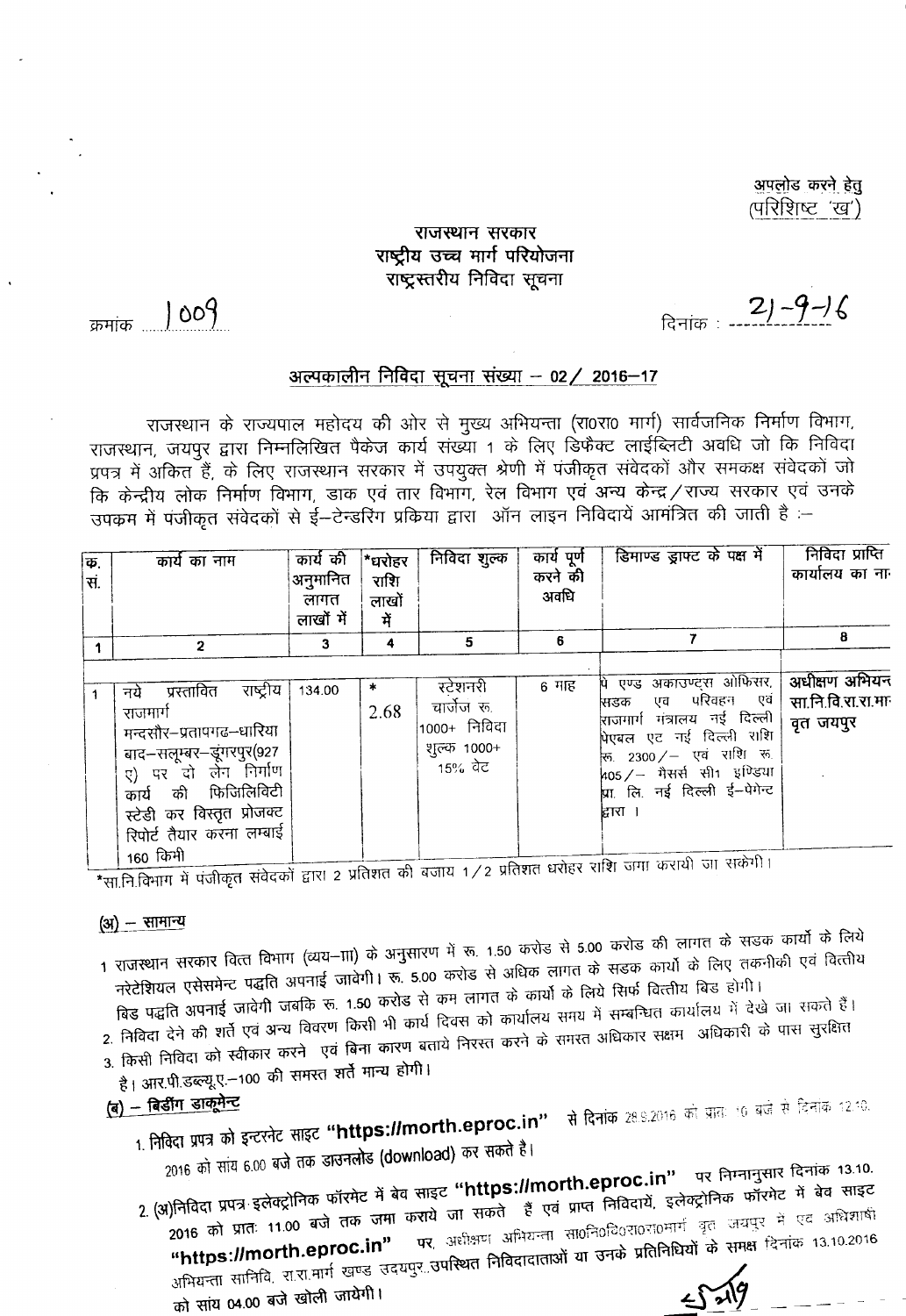यदि किसी कारणवश उस दिन अवकाश रहता है तो अगले दिन उसी समय व उसी स्थान पर निविदायें खोली जायेगी। (ब) निविदा की समस्त प्रकिया ऑन लाइन होगी ।

.<br>(स) प्री–विड मिटिंग का आयोजन सम्बन्धित अतिरिक्त मुख्य अभियन्ता सा.नि.वि.संभाग उदयपुर के कार्यालय में दिनांक – को प्रातः 11.00 बजे किया जावेगा यदि किसी कारण वश उस दिन अवकाश रहता है तो अगले कार्यदिवस उसी समय व उसी स्थान पर प्रि—बिड मिटिंग आयोजित की जावेगी जिसमें निविदा की धारा 9.2 के अन्तर्गत दर्शाये अनुसार विभिन्न मुदो एवं प्रश्नों के उत्तर दिये जावेगें। साथ ही वेव साईट पर भी अपनी कवरेज दिनांक – को प्रातः 11.00 बजे तक भेज सकते है।

निविदा में सफल (द)तकनीकी निविदाताओं के वित्तीय निविदा प्रपत्र इलेक्ट्रोनिक फारमेट में बेवसाईट "https://morth.eproc.in" पर संबंधित अधीक्षण अभियन्ता सानिति रा.स.मार्ग युत जयपुर कार्यालय में खोली जायेगी। जिसके लिए समय एवं दिनांक सफल निविदा दाताओं को संबंधित अतिरिक्त मुख्य अभियन्ता द्वारा सूचित कर दिया जाएगा।

निविदा प्रपत्र को वेबसाईट "https://morth.eproc.in" पर देखा जा सकता है। निविदा प्रपत्र में निविदाकर्ता के लिए योग्यता  $\overline{3}$ सूचना तथा निविदाकर्ता की पात्रता, प्लान, स्पेसिफिकेशन, ड्राइंग विभिन्न कार्यों की मात्रा एवं दरों का विवरण, नियम, शर्तें एवं अन्य विवरण वर्णित है।

निविदादाता इन प्रपत्रों को डाउनलोड download कर सकते हैं। निविदादाता द्वारा कार्य संख्या एक के लिये निविदा शुल्क डिमाण्ड डाफ्ट के रूप में कार्यालय अतिरिक्त मुख्य अभियन्ता सानिवि, सम्भाग- उदपुर / अधीक्षण अभियन्ता सा.नि.वि. वृत्ता जयपुर / अधिशाषी अभियन्ता सा0नि0वि0, रा0रा0मार्ग खण्ड उदयपुर के कार्यालय में दिनांक 13.10.2016 को प्रातः 11.00 बजे तक तक जमा कराना आवश्यक है।

- 4 ' निविदा प्रपत्र के साथ निविदा खोलने की तिथि तक उपरोक्त सारणी के कॉलम संख्या 4 में दर्शायी गयी धरोहर राशि कार्य संख्या अधिशाषी अभियन्ता, सार्वजनिक निर्माण विभाग, राष्ट्रीय राजमार्ग खण्ड--उदयपुर (Executive Engineer PWD NH Division-Udaipur ) के पक्ष में भुगतान योग्य संलग्न करनी होगी । धरोहर राशि निविदा प्रपत्र में दर्शाई गई किसी भी विधि से मान्य होगी एवं इसकी वैद्यता निविदा स्वीकृति की वैद्यता तिथि से पैतालीस (45) दिन अधिक होगी।
- 5. ई-टेन्डरिंग के लिये निविदा दाता हेतु निर्देश
	- अ. सभी निविदाओं को तृतीय श्रेणी का डिजिटल हस्ताक्षर प्रभाण पत्र देना होगा (जो कि बिड में जिस व्यक्ति का नाम होगा वह हस्ताक्षर करेगा) जो लाईसेन्सधारी से सत्यापित होगा। (लाईसेन्स धारी सीण्एस की लिस्ट "http://www.ccagov. in" पर देखा जा सकता है।)
	- ब ई-टेण्डरिंग में भाग लेने वाले निविदाओं को अपनी फर्म का रजिस्ट्रेशन "https://morth.eproc.in" पर रजिस्टर करवाना होगा। जिसका थूजर आई.डी. एवं पासवर्ड का वार्षिक शुल्क रू. 2247/– (सभी कर सहित) मैसर्स सी–1 इण्डिया प्राईवेट लि. नई दिल्ली के नाम केडिट कार्ड/डेबिट कार्ड (भारटर कार्ड व विजा कार्ड मात्र) से ई-न्मुगतान किया जा सकेमा। जिसकी वैधता अवधि रजिस्टेशन ऑन लाईन करने से एक वर्ष होगी।
	- स. ई–टेण्डर की सभी पूर्ण निविदायें सडक परिवहन एवं राजमार्ग मंत्रालय की बेवसाईड **"https://morth.nic.in"** दिनाक 28.09.2016 से 12.10.2016 तक सांय 6.00 बजे तक निःशुल्क देखी जा सकती है।
	- द, ई–टेण्डरिंग में भाग लेने वाले सभी निविदाता को प्रार्थना पत्र प्रोसेरिंग फीस के लिए आमंत्रित कार्यो की सूची के कॉलम नं. 7 के अनुसार मैसर्स सी–1 इण्डिया प्राईवेट लि. के पक्ष मे ई–भुगतान कराना होगा।
	- य. ई–टेण्डर निविदायें सडक परिवहन एवं राजमार्ग मंत्रालय की बेवसाईड "https://morth.eproc.in" पर दिनांक 28.09. 2016 से 12.10.2016 को 12 घण्टे निःशुल्क उपलब्ध है।

## निम्नलिखित बातें ध्यान देने योग्य हैं:--

(अ) बिड जमा कराने के दिनांक से कम से कम एक महीने तक रजिस्ट्रेशन मान्य होना चाहिये।

- (ब) रजिस्ट्रेशन मान्य होने के अवधि के दौरान ही बिड जमा कराना चाहिये।
- (स) बिड डौक्यूमेन्ट के सम्बन्ध में संशोधन / स्पष्टीकरण मौर्थ के ई-टेण्डर पोर्टल https://morth.eproc.in पर देखा जा सकता है।
- (द) यदि फर्म/संयुक्त उपकग गौर्थ के ई–टेण्डर पोर्टल https://morth.eproc.in पर पहले से ही पंजीकृत हो एवं पंजीकरण की अवधि समाप्त नहीं हुई हो तो फर्म/संयुक्त उपकम को नया पंजीकरण कराने की आवश्यकता नहीं है।
- निविदा सूचना इटरनेट साइट "https://morth.eproc.in" पर उपलब्ध है ।
- 6. अन्य विवरण निविदा प्रपत्रों में उपलब्ध हैं।  $\overline{7}$ .

सुनील कुमार गुप्ता) अधीक्षण अभियंता सा0नि0वि0, रा.रा.मार्ग वृत जयपुर